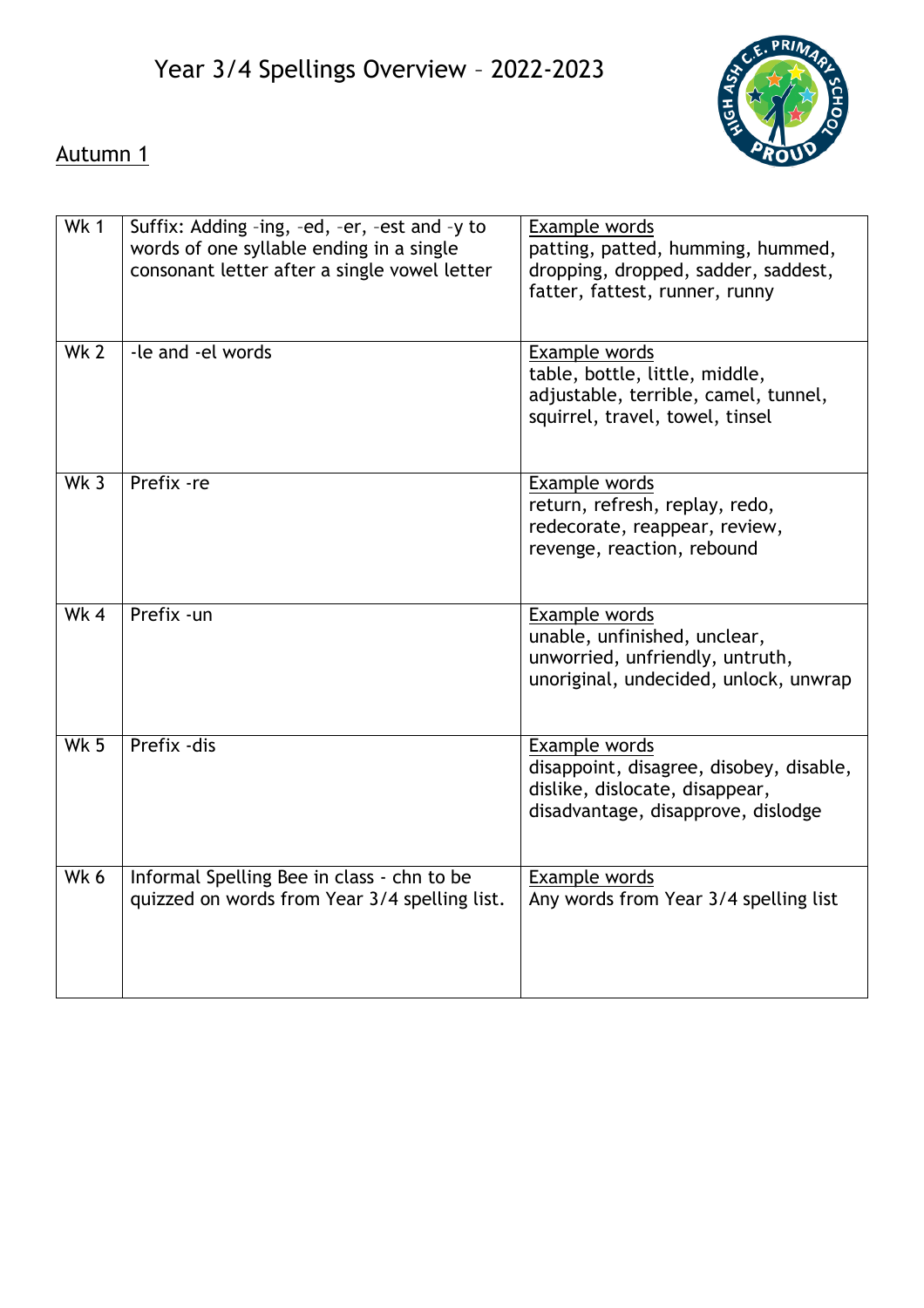#### Autumn 2

| Wk 1        | Prefix - de                                                                                 | Example words<br>deactivate, decode, decommission,<br>decompose, deconstruct, deflate,<br>deflect, deform, derail,<br>decontaminate |
|-------------|---------------------------------------------------------------------------------------------|-------------------------------------------------------------------------------------------------------------------------------------|
| Wk 2        | Prefix -pre                                                                                 | Example words<br>preorder, preview, preload, precook,<br>premade, preschool, preheat, preset,<br>preseason, prevent                 |
| Wk $3$      | -tion words                                                                                 | Example words<br>action, addition, affection, ambition,<br>animation, attention, caption, caution,<br>correction, creation          |
| Wk 4        | Suffix - less                                                                               | Example words<br>useless, pointless, endless, fearless,<br>thankless, selfless, hopeless,<br>homeless, careless, tasteless          |
| <b>Wk 5</b> | Suffix -ly                                                                                  | Example words<br>calmly, exactly, deadly, bravely,<br>boldly, gladly, deeply, clearly, hourly,<br>quickly                           |
| Wk 6        | Informal Spelling Bee in class - chn to be<br>quizzed on words from Year 3/4 spelling list. | Example words<br>Any words from Year 3/4 spelling list                                                                              |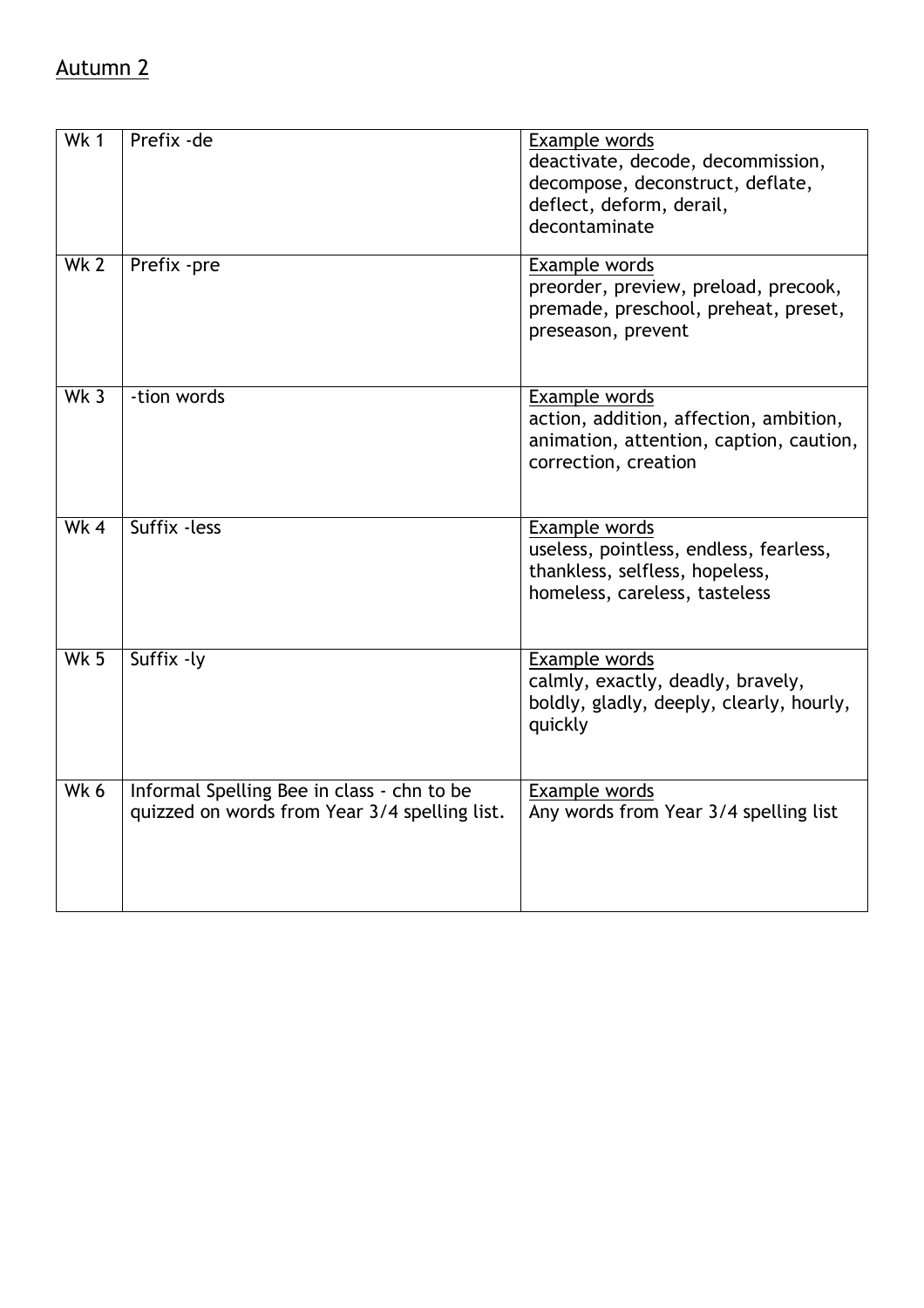### Spring 1

| Wk 1            | Prefix un                                                                                   | Example words<br>unusual, uncertain, unfriendly, untidy,<br>unable, unselfish, unpleasant,<br>unpopular, unfair, unlucky                                                                                                        |
|-----------------|---------------------------------------------------------------------------------------------|---------------------------------------------------------------------------------------------------------------------------------------------------------------------------------------------------------------------------------|
| Wk <sub>2</sub> | Prefix dis                                                                                  | Example words<br>disappoint, disagree, disobey, disable,<br>dislike, dislocate, disappear,<br>disadvantage, disapprove, dislodge                                                                                                |
| Wk <sub>3</sub> | Suffix - ous                                                                                | Example words<br>poisonous, dangerous, mountainous,<br>famous, various tremendous,<br>enormous, jealous humorous,<br>glamorous, vigorous courageous,<br>outrageous serious, obvious, curious<br>hideous, spontaneous, courteous |
| Wk 4            | K as Ch Sound                                                                               | Example words<br>scheme, chorus, chemist, echo,<br>character, stomach, monarch, school,<br>anchor, chaos                                                                                                                        |
| Wk $5$          | Sh as Ch Sound                                                                              | Example words<br>chef, chalet, machine, brochure,<br>crochet, chute, parachute, moustache,<br>champagne, ricochet                                                                                                               |
| $Wk$ 6          | Informal Spelling Bee in class - chn to be<br>quizzed on words from Year 3/4 spelling list. | Example words<br>Any words from Year 3/4 spelling list                                                                                                                                                                          |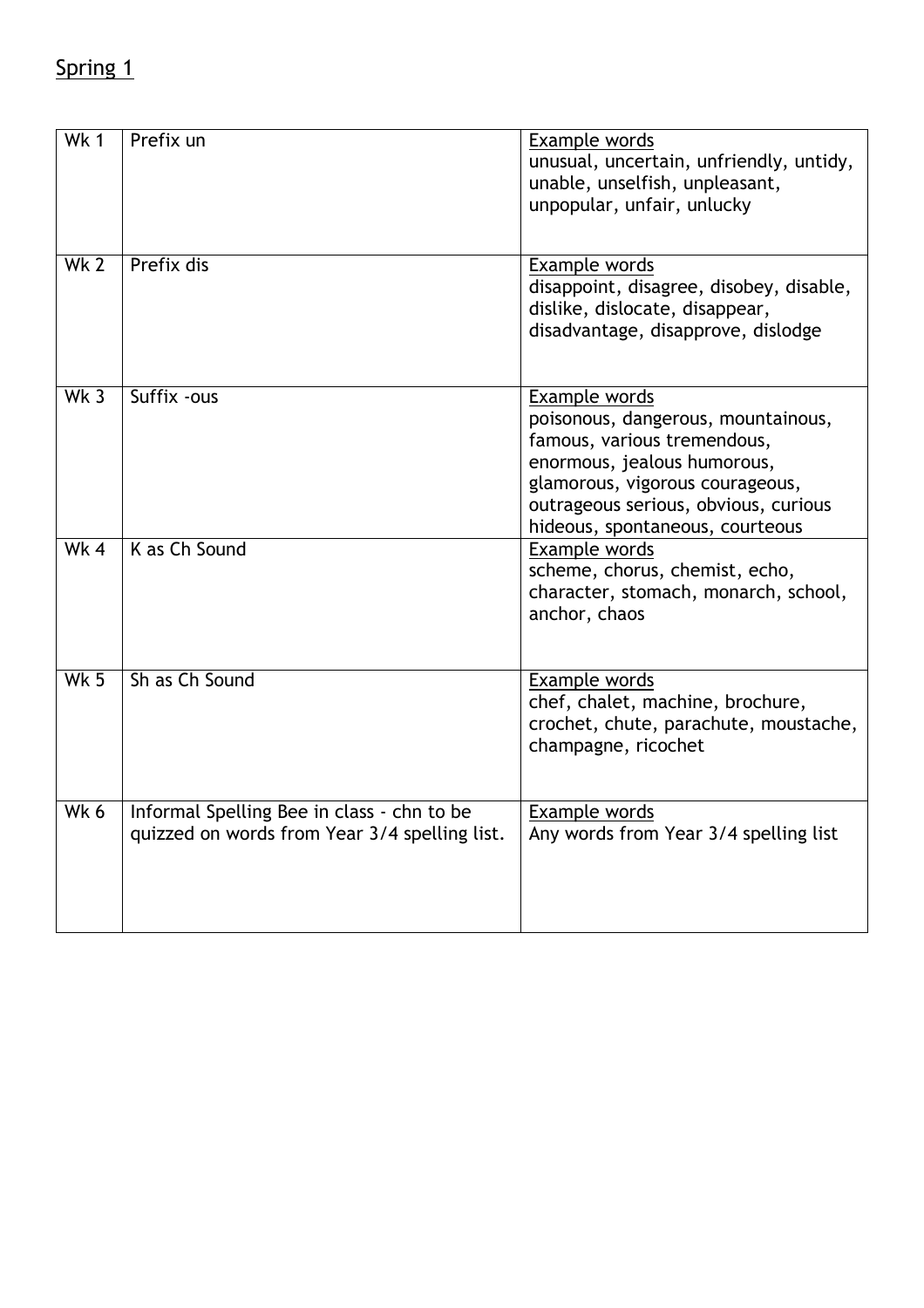# Spring 2

| <b>Wk1</b>      | Sc as S sound                                                                               | Example words<br>science, scene, discipline, fascinate,<br>crescent, scissors, ascend, descend,<br>scented, scenery                              |
|-----------------|---------------------------------------------------------------------------------------------|--------------------------------------------------------------------------------------------------------------------------------------------------|
| Wk <sub>2</sub> | g sound spelt gue and k sound spelt que                                                     | Example words<br>vague, league, plague, tongue,<br>fatigue, antique, unique, grotesque,<br>mosque, plaque                                        |
| Wk 3            | ai sound spelt with ei/eigh/ey                                                              | Example words<br>vein, weigh, eight, neighbour, sleigh,<br>reign, freight, veil, obey, survey                                                    |
| Wk 4            | homophones                                                                                  | Example words<br>grate, great, grown, groan, main,<br>mane, meat, meet, missed, mist                                                             |
| Wk $5$          | prefix (auto, super, anti)                                                                  | Example words<br>antibody, antidote, supermarket,<br>superhero, autograph, automatic,<br>antisocial, autobiography, superpower,<br>antibacterial |
| Wk 6            | Informal Spelling Bee in class - chn to be<br>quizzed on words from Year 3/4 spelling list. | Example words<br>Any words from Year 3/4 spelling list                                                                                           |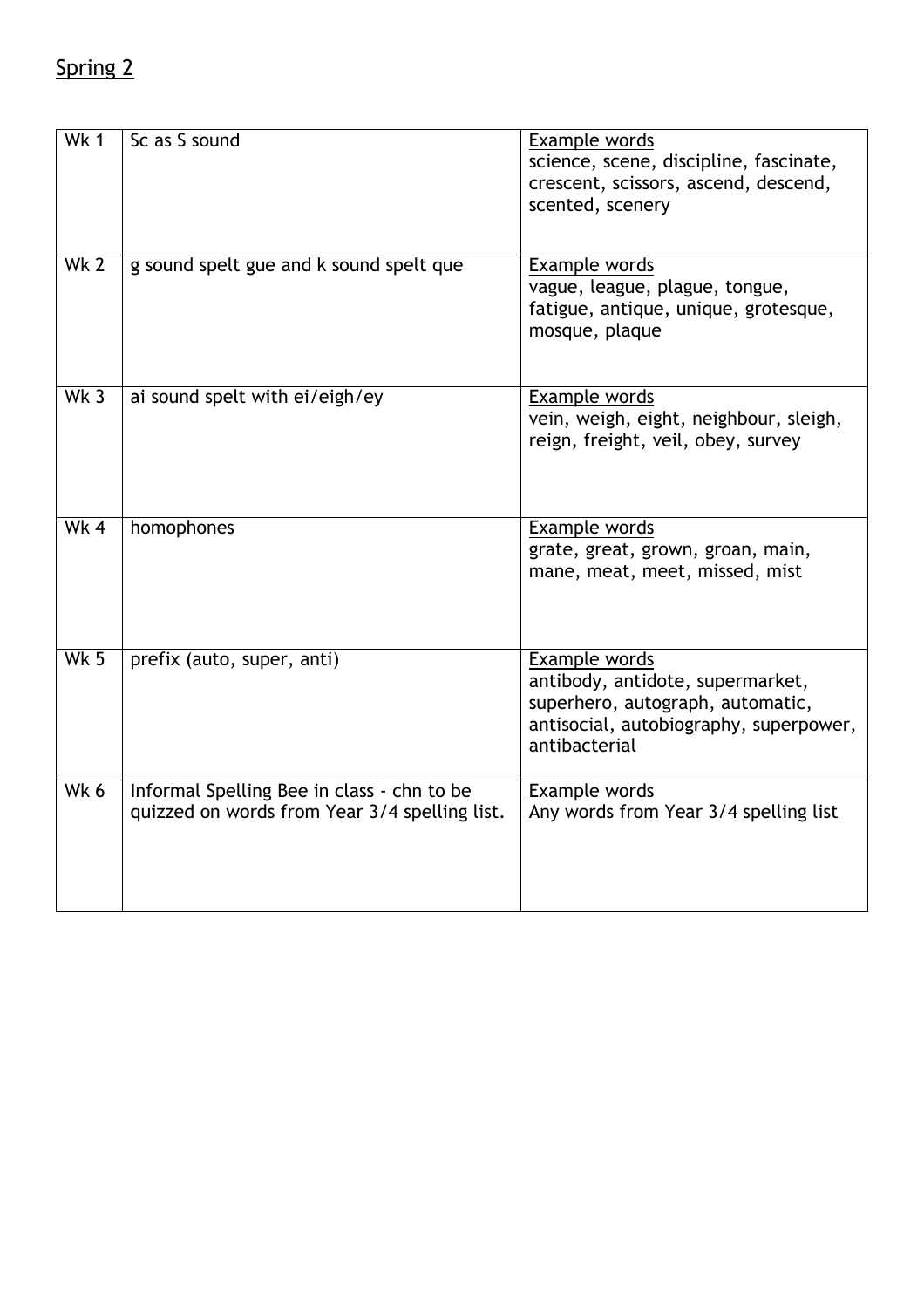### Summer 1

| Wk 1        | LI: To know how to use the prefix -inter                                                                                                                                                                                                                                                                                                                                                                                                                                              | Example words                                                                                                                                     |
|-------------|---------------------------------------------------------------------------------------------------------------------------------------------------------------------------------------------------------------------------------------------------------------------------------------------------------------------------------------------------------------------------------------------------------------------------------------------------------------------------------------|---------------------------------------------------------------------------------------------------------------------------------------------------|
|             | Understand the meaning of the prefix -inter<br>and how to apply it to words.                                                                                                                                                                                                                                                                                                                                                                                                          | internet, intercity, interrupt, interact,<br>intervene, interfere, interlude,<br>intergalactic, international,<br>intermediate                    |
| Wk 2        | LI: To know the rule of adding suffixes to<br>words of more than one syllable<br>Adding suffixes beginning with vowel letters<br>to words of more than one syllable:<br>If the last syllable of a word is stressed and<br>ends with one consonant letter which has<br>just one vowel letter before it, the final<br>consonant letter is doubled before any<br>ending beginning with a vowel letter is<br>added. The consonant letter is not doubled if<br>the syllable is unstressed. | Example words<br>forgetting, forgotten, beginning,<br>beginner, prefer, preferred gardening,<br>gardener, limiting, limited, limitation           |
| $Wk$ 3      | LI: To identify prefixes meaning 'not'<br>Before a root word starting with l, in-<br>becomes il. illegal, illegible Before a root<br>word starting with m or p, in- becomes im-.<br>immature, immortal, impossible, impatient,<br>imperfect Before a root word starting with r,<br>in- becomes ir-.                                                                                                                                                                                   | Example words<br>illegal, illegible<br>immature, immortal, impossible,<br>impatient, imperfect<br>irregular, irrelevant, irresponsible            |
| Wk 4        | LI: To understand how to use the suffix -<br>ation<br>The suffix -ation is added to verbs to form<br>nouns.<br>Rule 1: When a word ends in a 'y' change to<br>'i' before the suffix -ation is added. Rule 2:<br>The silent 'e' at the end of a root word is<br>dropped before adding -ation.                                                                                                                                                                                          | Example words<br>information, adoration, sensation,<br>preparation, admiration, variation,<br>education, frustration, multiplication,<br>vacation |
| <b>Wk 5</b> | LI: To know when to use the ending -sure<br>or -ture<br>The ending sounding like $/3$ <sup>2</sup> is always spelt<br>-sure. The ending sounding like /tʃə/ is often<br>spelt -ture, but check that the word is not a<br>root word ending in (t)ch with an er ending,<br>e.g. teacher, catcher, richer, stretcher                                                                                                                                                                     | Example words<br>measure, treasure, pleasure, enclosure<br>creature, furniture, picture, nature,<br>adventure                                     |
| Wk 6        | Informal Spelling Bee in class - chn to be<br>quizzed on words from Year 3/4 spelling list.                                                                                                                                                                                                                                                                                                                                                                                           | Example words<br>Any words from Year 3/4 spelling list                                                                                            |